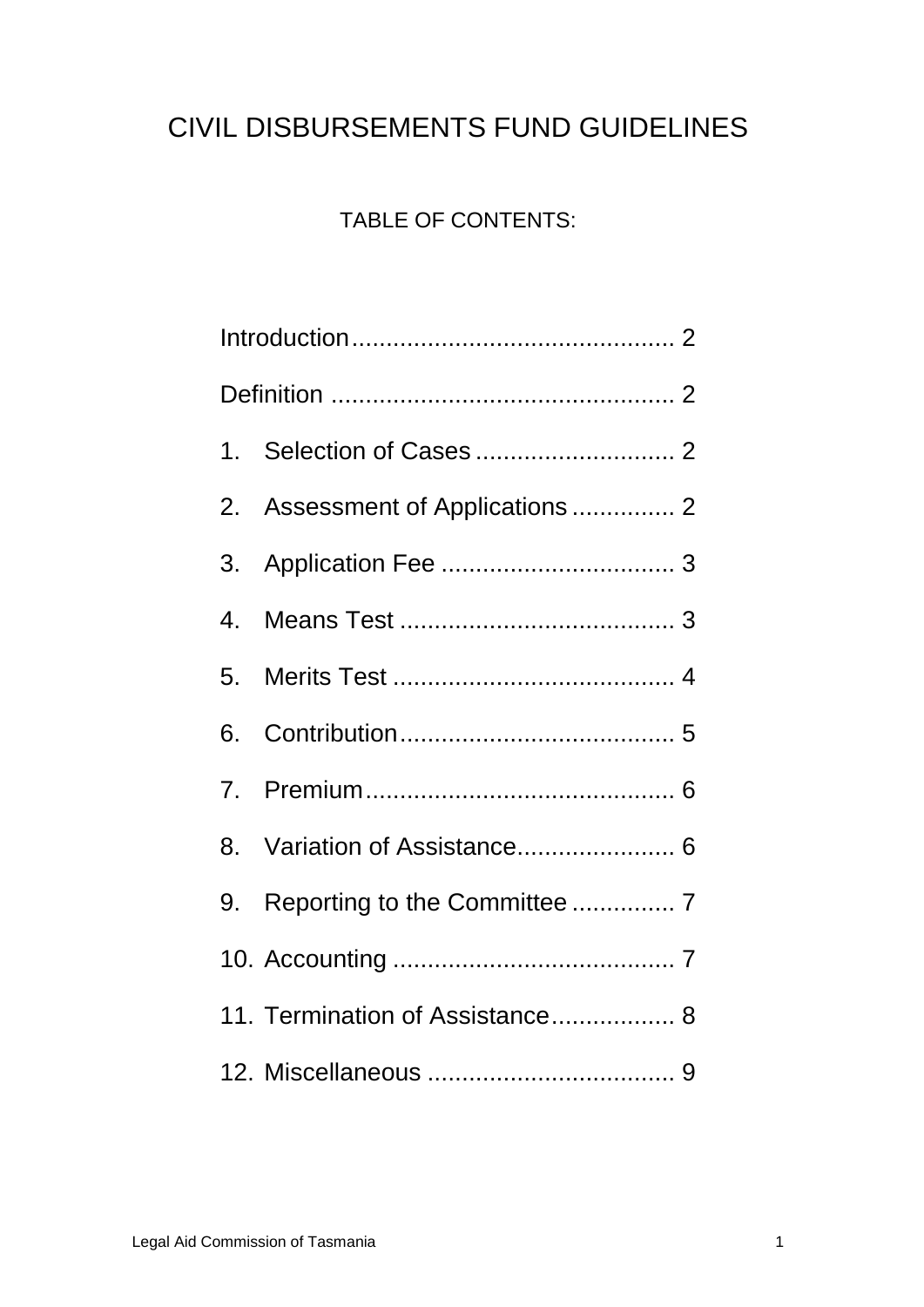#### **Introduction**

Under sec 6 of the Legal Aid Commission Act 1990, one of the functions of the Legal Aid Commission of Tasmania is to perform any function that the Attorney–General of Tasmania, the Minister for Justice and Industrial Relations requires. The Attorney –General has directed the Legal Aid Commission of Tasmania to exercise the function of managing the Civil Disbursements Fund and making decisions on applications to the fund. To assist it, the Legal Aid Commission of Tasmania has set up an advisory committee called the Civil Disbursement Fund Committee to make recommendations on applications and to advise the Commission on the operation of the fund.

# **Definition of " Disbursements"**

"Disbursements" are, for the purpose of these guidelines, legal expenses that are paid by the Civil Disbursement Fund on behalf of the Applicant.

The following are examples of the types of expenses that will be covered by the Civil Disbursement Fund, but the list is not exhaustive. Court filing fees, Medical reports, expert reports, interpreter's fees, conduct money, witness's expenses, transcript fees, trial fees, solicitor's travelling and accommodation fees.

The following is a list of expenses that will **NOT** be covered by the Civil Disbursement Fund. Solicitors and Barrister's fees, sundry items including telephone, fax, postage, photocopying and courier fees.

#### **1. Selection of Cases**

- 1.1 The Civil Disbursement Fund ("CDF") will be governed by the Legal Aid Commission of Tasmania, assisted by the Civil Disbursement Fund Committee ("The Committee"). The Committee is an advisory committee of the Legal Aid Commission of Tasmania whose members will determine applications as they are submitted. The Legal Aid Commission of Tasmania has such powers as are necessary to enable it to perform its function of running the Civil Disbursement Fund and selecting cases that are eligible for payments from the Civil Disbursement Fund.
- 1.2 The Committee will not be accountable for the selection or rejection of any case for a grant of assistance, and will not be obliged to give reasons for the acceptance or rejection of any application.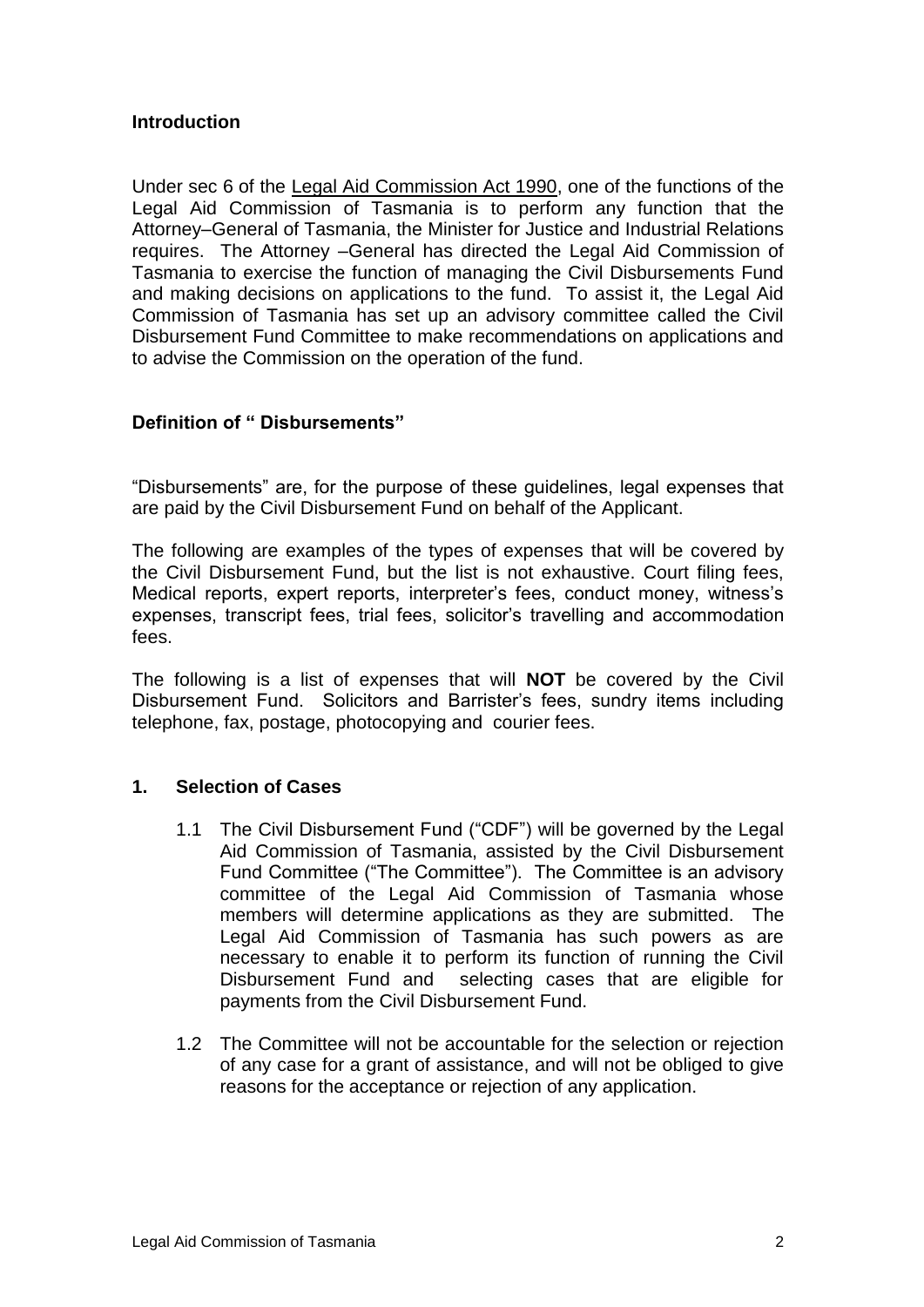1.3 It is a condition of assistance that the Applicant pay back to the CDF the cost of all disbursements incurred by the CDF on behalf of the Applicant. Disbursements are to be repaid in full plus a premium applied. The premium applied to the disbursement will be in accordance with Guideline 7 herein. In fixing the amount of the premium to be repaid, the Commission will consider any factor it regards as relevant, including the level of risk to the disbursement being repaid, the likelihood of success of the action involved, and the likely time before the disbursement will be repaid. The Commission will make all decisions in the context of its obligation to ensure the continuing financial viability of the Fund.

# **2. Assessment of Applications**

- 2.1 The Committee Member will consider each application for litigation assistance in accordance with these guidelines and make a decision on recommending whether the application should be accepted or not.
- 2.2 The Commission will not approve assistance for any litigation proposed or actual outside the State of Tasmania unless the cause of action will have arisen in the State of Tasmania. Assistance is limited to the public in Tasmania.

Assistance can be granted to a person who is resident outside the State of Tasmania, provided such person was resident in the State at the time the cause of action arose and there is sufficient nexus with the State and it is appropriate in the circumstances that assistance be granted.

- 2.3 The Commission is not responsible for legal costs incurred by the Applicant in making the application to the Fund nor for the costs of supplying material supporting such application.
- 2.4 Documents delivered to the Committee for the purpose of consideration of applications by the committee, or further requested by the Committee may be provided to the Commission upon the conclusion of consideration by the Committee. All non-financial documents received in the application process will be retained by the Commission. Financial documents will be returned to the Applicant at the conclusion of the matter.
- 2.5 All applications must be in writing and the correct application forms used. Application forms are on the Legal Aid Commission of Tasmania website at [http://www.legalaid.tas.gov.au/for-lawyers/civil](http://www.legalaid.tas.gov.au/for-lawyers/civil-disbursement-fund/)[disbursement-fund/](http://www.legalaid.tas.gov.au/for-lawyers/civil-disbursement-fund/). Application forms are to be submitted via email to [cdf@legalaid.tas.gov.au.](mailto:cdf@legalaid.tas.gov.au)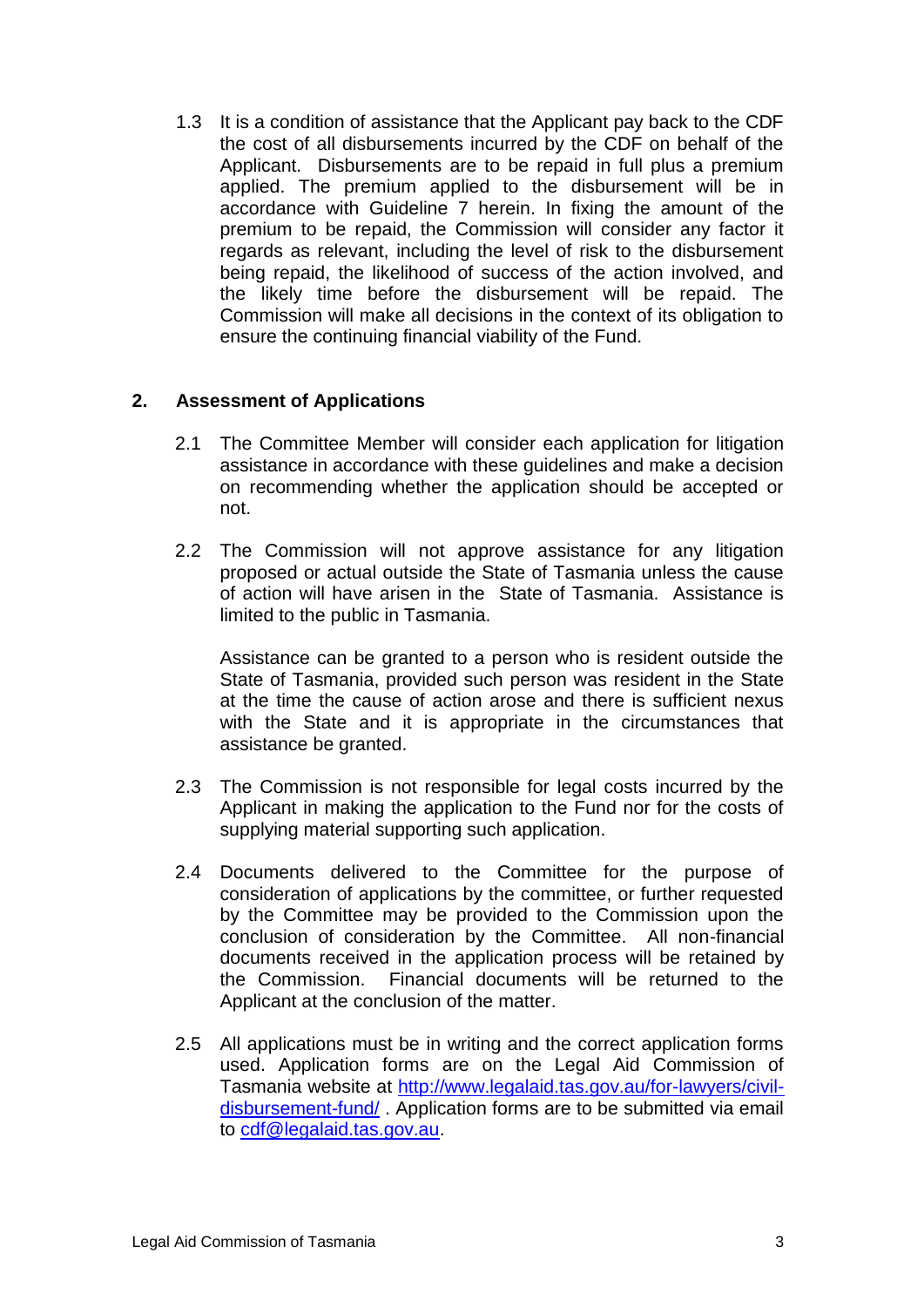2.6 Applications not presented to the Committee in the correct form will be not be considered and will be returned for correction.

# **3. Application Fee**

- 3.1 A \$200 application fee must accompany all applications for CDF funding. Applications will not be considered until the fee is received in the form of a cheque made payable to 'The Legal Aid Commission of Tasmania'.
- 3.2 The application fee will be refunded in cases where an application fails our means test.
- 3.3 The application fee will not be refunded in cases where an application fails our merits test.
- 3.4 The application fee will be refunded in cases where we have insufficient funds to make the grant.
- 3.5 If the application passes the merits test but we have insufficient funds, we will contact you to discuss your options.

#### **4. Means Test**

- 4.1 Each application will be considered upon its individual merits.
- 4.2 Each applicant must be able to demonstrate that at the time of application, the Applicant is not in a position to pay the disbursement costs involved with the Applicant's legal matter. The applicant must provide in the application any materials necessary to demonstrate this inability. The Applicant will disclose to the Commission the Applicant's full financial circumstances. The Applicant will, if assistance is granted, promptly disclose any significant variations in his or her financial circumstances as they arise. The Applicant will if required by the Commission, authorise any other person to disclose those circumstances.
- 4.3 Assistance will only be granted to an Applicant who is unable to reasonably meet the expected cost of litigation or actual litigation from the income and assets available to the Applicant.
- 4.4 If it appears to the Commission that the Applicant may be eligible for legal aid, or similar service the Commission may recommend that the application may be rejected, or may postpone consideration for that application. The Commission will inform the Applicant of that possible entitlement to legal aid before proceeding to determine whether or not to recommend the Applicant be granted assistance by the CDF.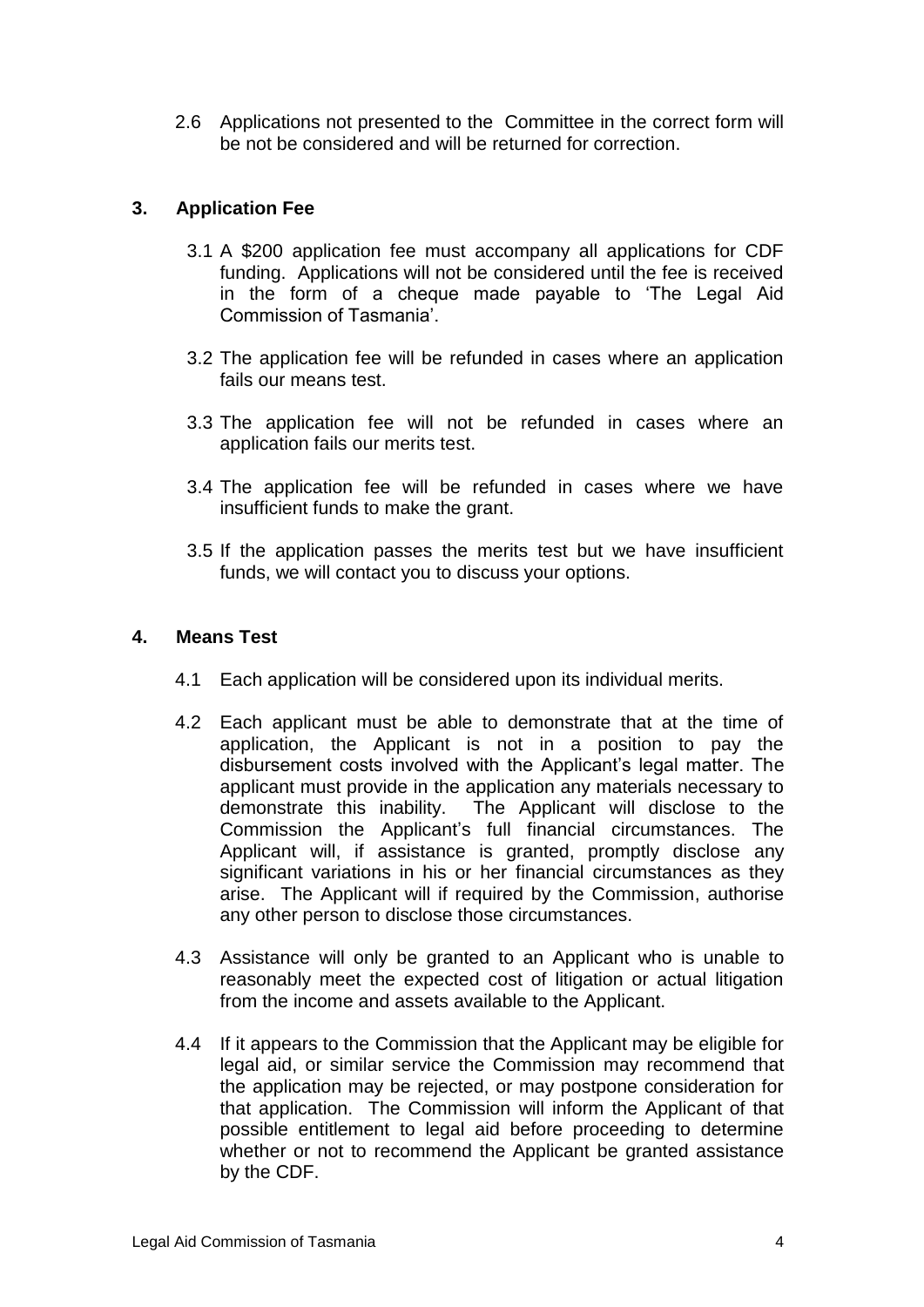- 4.5 The Commission may at any time require the Applicant and his/her solicitor ('the solicitor') to provide to the Commission any information or documents concerning the financial circumstances of the Applicant, details of any negotiations arising out of the assisted litigation, and generally the circumstances of the litigation.
- 4.6 It is a condition of the grant of assistance that the Applicant and the Solicitor will comply with any such requirement of the Commission and the Applicant will authorise and direct the Solicitor to provide to the Commission that information.

#### **5. Merits Test**

- 5.1 The Committee Member considers the merits of the Applicant's Case. Each review takes into account the prospects of success, the quantum of damages and the likelihood of recovery.
- 5.2 The CDF is only available to individuals who are being represented by a Solicitor. The Applicant's Solicitor must be either acting on a no win/ no fee basis, or a reduced or delayed fee. Where there is a delayed fee situation the Applicant must be able to demonstrate that if the case is unsuccessful, then the Applicant will not be able to fully pay the Solicitor's fees for a lengthy period of time.
- 5.3 Evidence of the billing arrangements between the Applicant and the Solicitor must be provided to the Committee at the time of making the Application.
- 5.4 The Commission will not consider applications for the following:
	- Criminal Matters
	- **Family/ De facto Matters**
	- **Proceedings before the Resource Management and Planning** Appeals Tribunal.
	- MAIB matters.
	- any other category of claim that the Commission decides
- 5.5 Preference will be given to Applicants who are seeking a settlement of damages and whose case, at the time of application has, on the basis of the information provided to the Commission, a high likelihood of success. In support of the application, the Solicitor will provide the basis of the case, if known, of the opponent.
- 5.6 The Commission reserves the right to refuse funding at its discretion for any 'expert' report.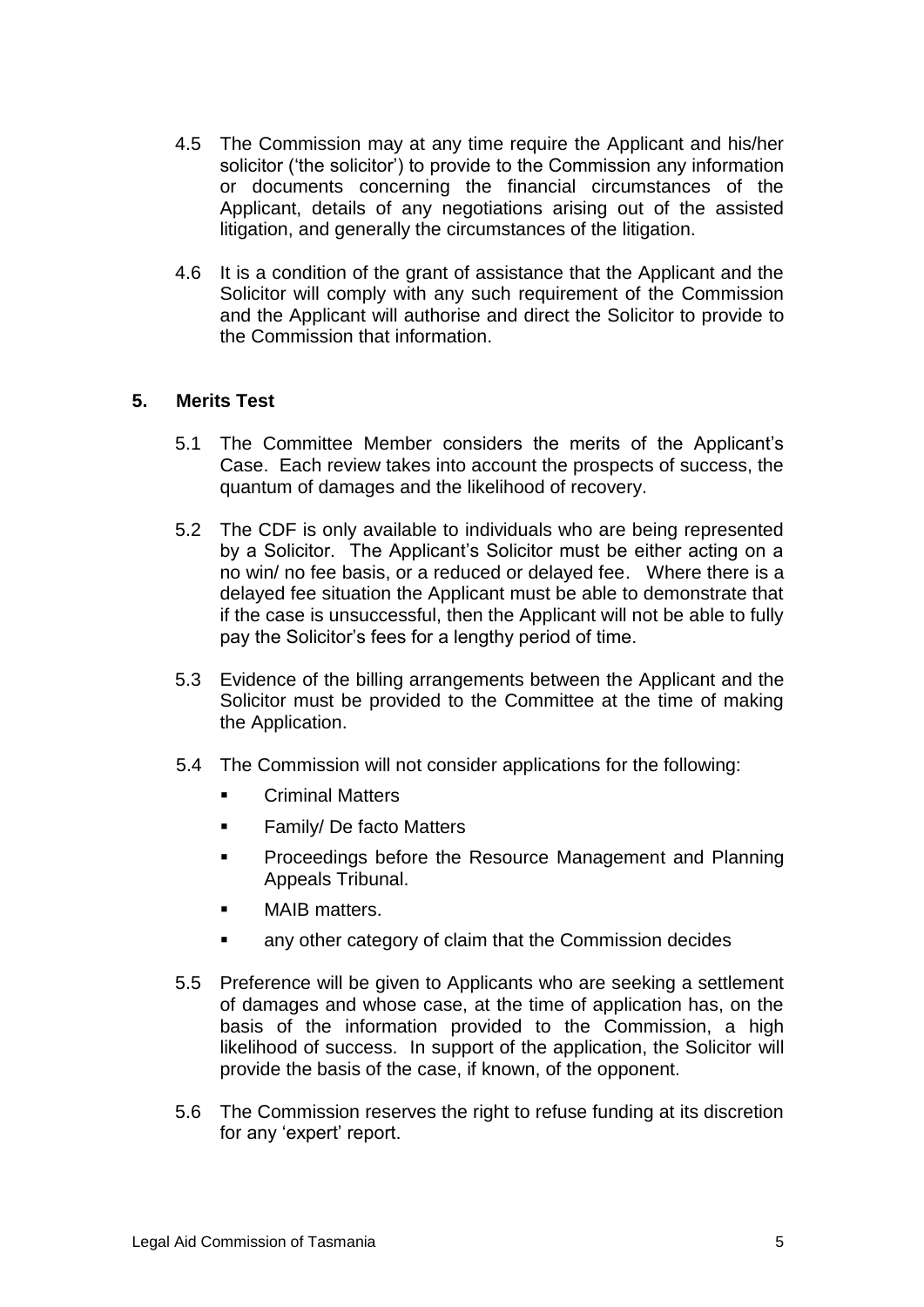5.7 At the time of making the Application the Applicant must make an undertaking to insist on recovering costs from the other party.

#### **6. Contribution**

6.1 The Commission requires the Applicant to contribute to the cost of disbursements. Please refer to Guideline 3.1 to 3.5.

#### **7. Premium**

- 7.1 A 30% premium will be applied to all medical negligence cases;
- 7.2 A 20% premium will be applied to all other cases;

# **8. Variation of Assistance**

- 8.1 The Commission may at any time after the approval of an application for assistance, vary, extend, suspend, or cancel such assistance on any of the following grounds:
	- **The information provided by the Applicant or Solicitor to the** Committee is materially inaccurate.
	- The Applicant's case appears to lack merit.
	- The ultimate return to the CDF (taking into account anticipated disbursements) is likely to be significantly different from any earlier anticipated return.
	- **If the Commission considers that the solvency of the Fund is** threatened by the continuing grant or extension of the assistance..
	- **The Applicant has unreasonably refused to follow advice from** their Solicitor.
	- Any significant change in the Applicant's prospects of success in the litigation, the means of the Applicant, the importance of the case or the likely financial return to the CDF.
	- A failure by the Applicant or Solicitor to report adequately to the Commission upon request.
	- A failure by the Applicant or Solicitor to comply with any of the guidelines or any request or direction by the Commission.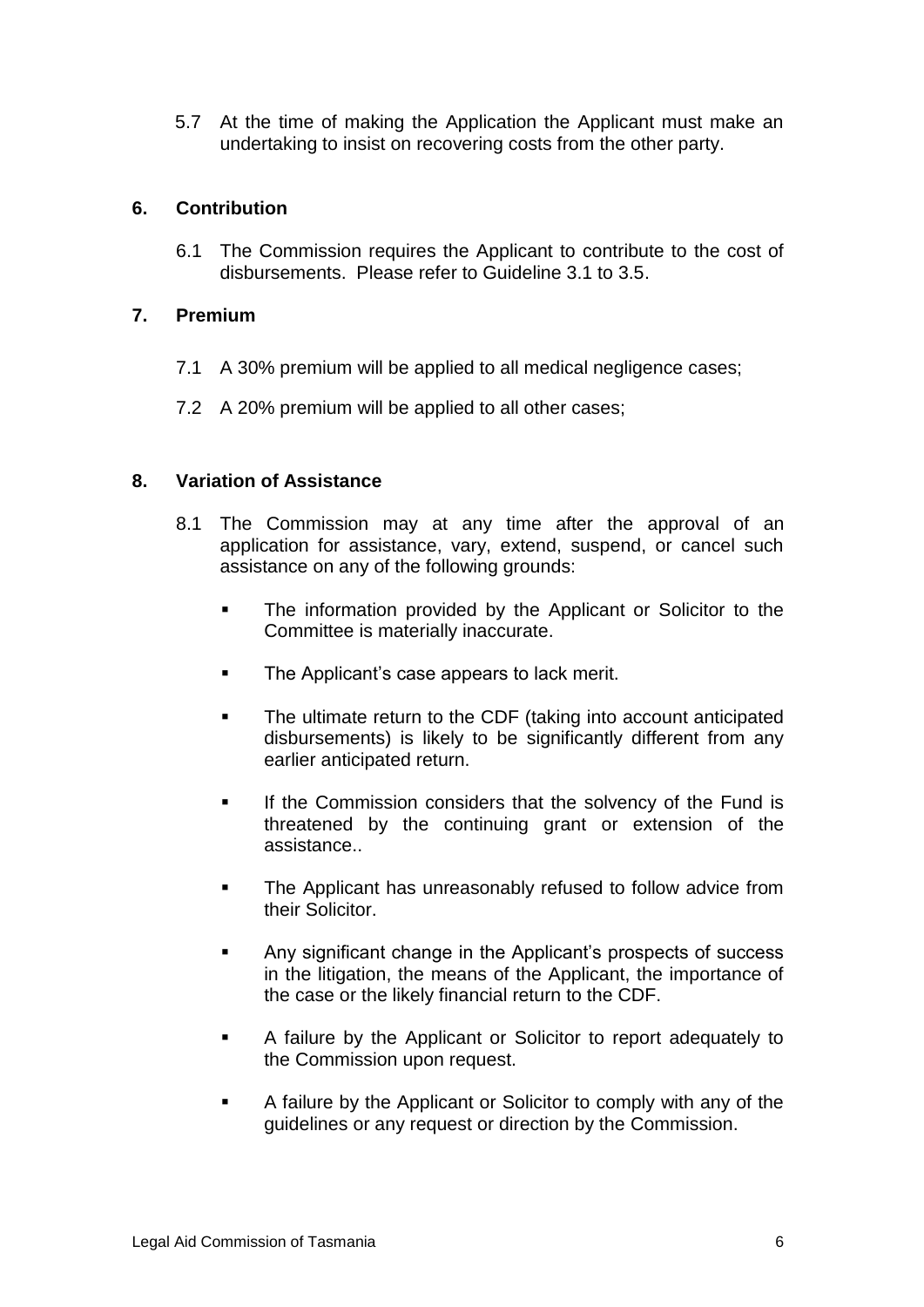- Legal Practitioners have not entered into or have failed to provide to the Committee a copy of the fee agreement.
- Any other good cause.
- 8.2 Subject to the above, the Commission will supply upon request by the Applicant reasons for such variation, extension, suspension or cancellation.

#### **9. Reporting to the Committee**

- 9.1 The Commission may require a report from the Applicant or Solicitor at any time regarding any matter connected with the assisted litigation and the financial circumstances of the Applicant and such report will be provided to the Commission upon request within a reasonable time.
- 9.2 The Solicitor will inform the Commission of all court and informal conference appointments promptly upon the dates being set and of any matters that come to his or her attention that relate to the matters set out in quideline 8.1
- 9.3 The Applicant will, if possible, provide accurate disbursement cost estimates to the Commission. Where actual disbursement costs are available at the time of application they must be provided to the Committee.
- 9.4 If the Applicant or Solicitor discovers a significant variation to these original disbursement costs they must notify the Committee as soon as practicable and reapply for those disbursements to be paid.

#### **10. Accounting**

- 10.1 The Commission will pay the Applicant's disbursements from the CDF on an agreed scale together with any Goods and Services Tax ("GST") payable in respect of such disbursements. The CDF does not pay solicitor's costs, or barrister's fees or reimburse general office expenses such as photocopying, couriers, telephone or facsimile charge or postage.
- 10.2 The CDF does not pay the cost of the solicitor reporting to the CDF.
- 10.3 The Commission will grant assistance to the Applicant for the payment of the latter's disbursements on an agreed scale to extend from the date of receipt of the application, to a set stage in the proceedings as follows:-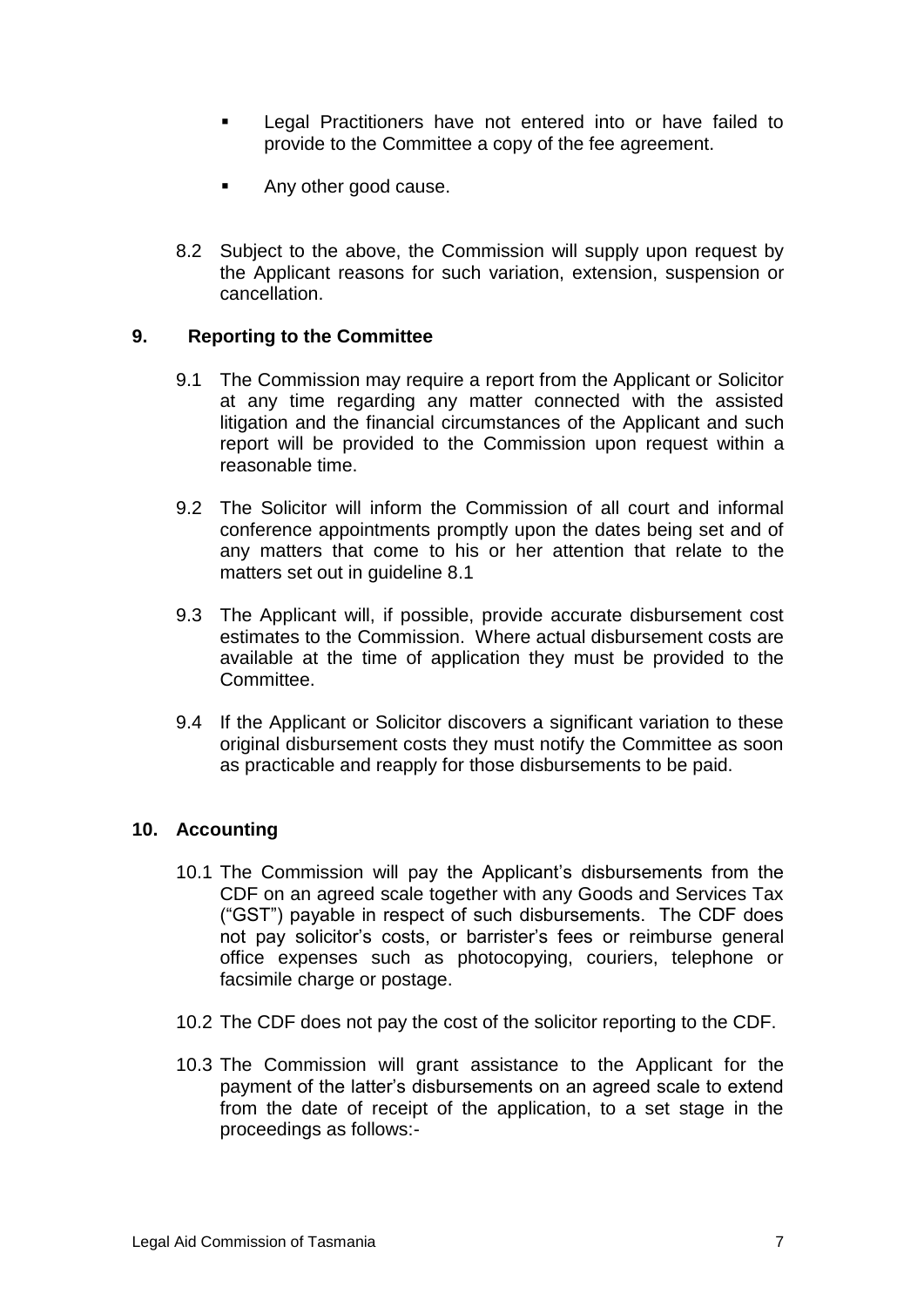- (a) Investigation of claim to drafting of a writ or other process with Statement of Claim ( or equivalent document );
- (b) Filing to pre trial conference;
- (c) To include trial;
- (d) To include post trial procedures.
- 10.4 At the conclusion of each of the above stage of litigation the Applicant may apply to extend the assistance to cover the disbursements for the next stage of the proceedings.
- 10.5 Upon the grant of assistance, the Applicant will irrevocably authorise and direct the Solicitor and any subsequent solicitor in the same litigation, to pay to the Commission the cost of the disbursements and the premium before releasing any other money to the Applicant.
- 10.6 Upon recovery of any monies with respect to the claim after a grant of assistance by the Applicant or the Solicitor, those monies will be first applied to repaying the cost of the disbursements and the premium.
- 10.7 Save and except as may be specifically agreed by the Commission in the event that the Applicant's claim is not successful, then costs awarded against the Applicant will be borne by the Applicant and the CDF will not be liable for such costs in any circumstances.
- 10.8 When accepting assistance from the CDF, the Applicant will assign to the Commission a joint right together with the Applicant pursuant to the Legal Practitioners Act to request itemised accounts for disbursements and have such disbursements taxed but will be entitled to see a copy of any account forwarded by the Solicitor to the Committee.
- 10.9 Cost of disbursements owed to the CDF by the Applicant are to be paid back to the CDF within the set timeframe. This timeframe is to be determined by the Commission and the Commission is to inform the Applicant at the time of the notification of the successful application.
- 10.10 The Commission may vary the timeframe mentioned in 8.9 as it sees fit or if the financial circumstances of the Applicant change.

#### **11. Termination of Assistance**

11.1 An Applicant may terminate the assistance at any time.